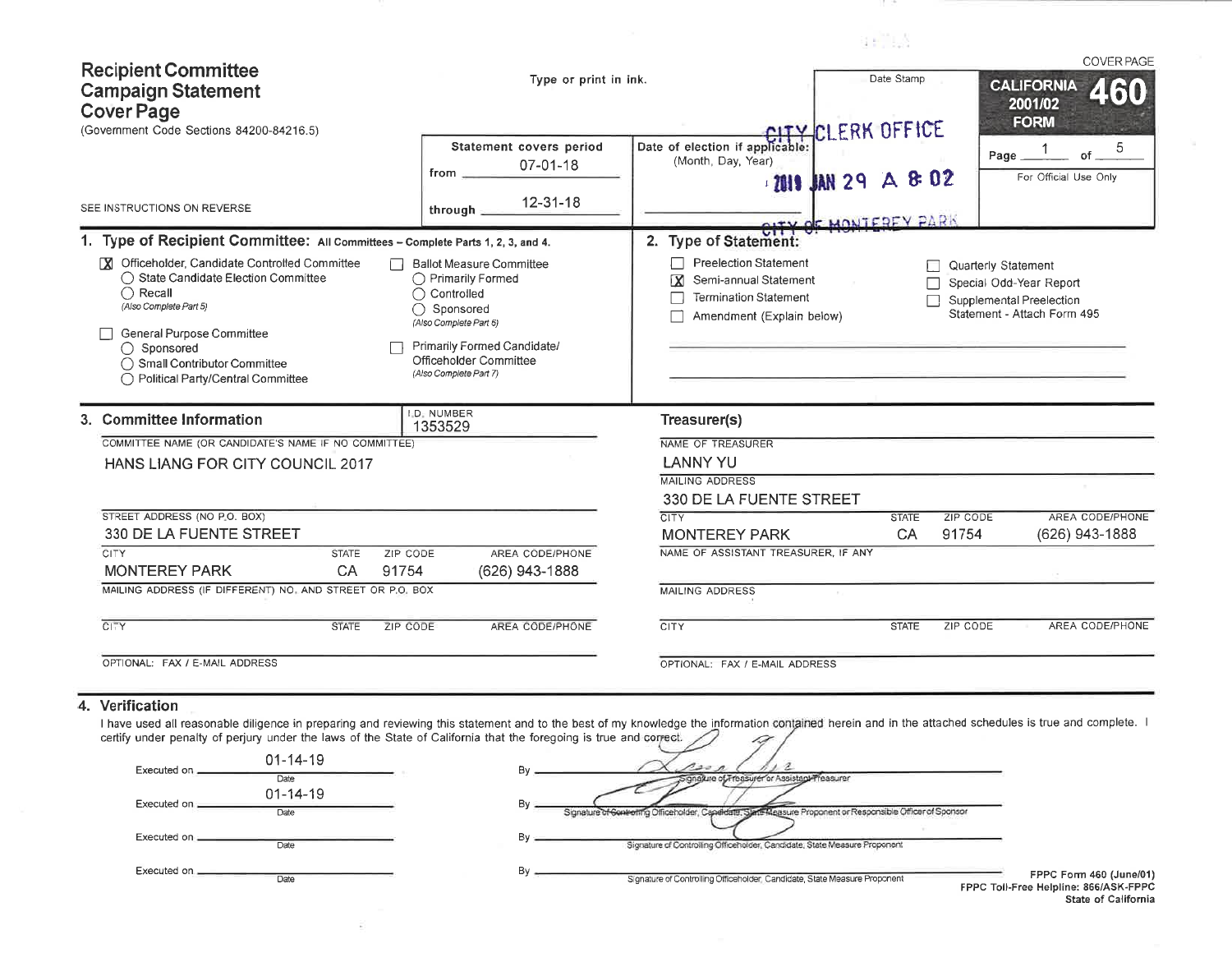## **Recipient Committee Campaign Statement** Cover Page - Part 2



## 5. Officeholder or Candidate Controlled Committee

NAME OF OFFICEHOLDER OR CANDIDATE

#### **HANS LIANG**

OFFICE SOUGHT OR HELD (INCLUDE LOCATION AND DISTRICT NUMBER IF APPLICABLE)

#### MONTEREY PARK CITY COUNCIL MEMBER

RESIDENTIAL/BUSINESS ADDRESS (NO. AND STREET) CITY **STATE** ZIP

330 DE LA FUENTE STREET, MONTEREY PARK, CA 91754

Related Committees Not Included in this Statement: List any committees not included in this statement that are controlled by you or are primarily formed to receive contributions or make expenditures on behalf of your candidacy.

| <b>COMMITTEE NAME</b>    |                              |          | I.D. NUMBER        |                       |
|--------------------------|------------------------------|----------|--------------------|-----------------------|
| NAME OF TREASURER        |                              |          |                    | CONTROLLED COMMITTEE? |
|                          |                              |          | <b>YES</b>         | <b>NO</b>             |
| <b>COMMITTEE ADDRESS</b> | STREET ADDRESS (NO P.O. BOX) |          |                    |                       |
|                          |                              |          |                    |                       |
| <b>CITY</b>              | <b>STATE</b>                 | ZIP CODE |                    | AREA CODE/PHONE       |
|                          |                              |          |                    |                       |
| <b>COMMITTEE NAME</b>    |                              |          | <b>I.D. NUMBER</b> |                       |
|                          |                              |          |                    |                       |
|                          |                              |          |                    |                       |
| NAME OF TREASURER        |                              |          |                    | CONTROLLED COMMITTEE? |
|                          |                              |          | <b>YES</b>         | <b>NO</b>             |
| COMMITTEE ADDRESS        | STREET ADDRESS (NO P.O. BOX) |          |                    |                       |

CITY AREA CODE/PHONE **STATE** ZIP CODE

### 6. Ballot Measure Committee

NAME OF BALLOT MEASURE

| BALLOT NO. OR LETTER | <b>JURISDICTION</b> | <b>SUPPORT</b><br><b>OPPOSE</b> |
|----------------------|---------------------|---------------------------------|
|----------------------|---------------------|---------------------------------|

Identify the controlling officeholder, candidate, or state measure proponent, if any.

NAME OF OFFICEHOLDER, CANDIDATE, OR PROPONENT

| OFFICE SOUGHT OR HELD |  |
|-----------------------|--|
|                       |  |

DISTRICT NO. IF ANY

#### 7. Primarily Formed Committee List names of officeholder(s) or candidate(s) for which this committee is primarily formed.

| NAME OF OFFICEHOLDER OR CANDIDATE | OFFICE SOUGHT OR HELD | SUPPORT<br><b>OPPOSE</b>        |
|-----------------------------------|-----------------------|---------------------------------|
| NAME OF OFFICEHOLDER OR CANDIDATE | OFFICE SOUGHT OR HELD | <b>SUPPORT</b><br><b>OPPOSE</b> |
| NAME OF OFFICEHOLDER OR CANDIDATE | OFFICE SOUGHT OR HELD | <b>SUPPORT</b><br>OPPOSE        |
| NAME OF OFFICEHOLDER OR CANDIDATE | OFFICE SOUGHT OR HELD | <b>SUPPORT</b><br><b>OPPOSE</b> |

#### Attach continuation sheets if necessary

FPPC Form 460 (June/01) FPPC Toll-Free Helpline: 866/ASK-FPPC State of California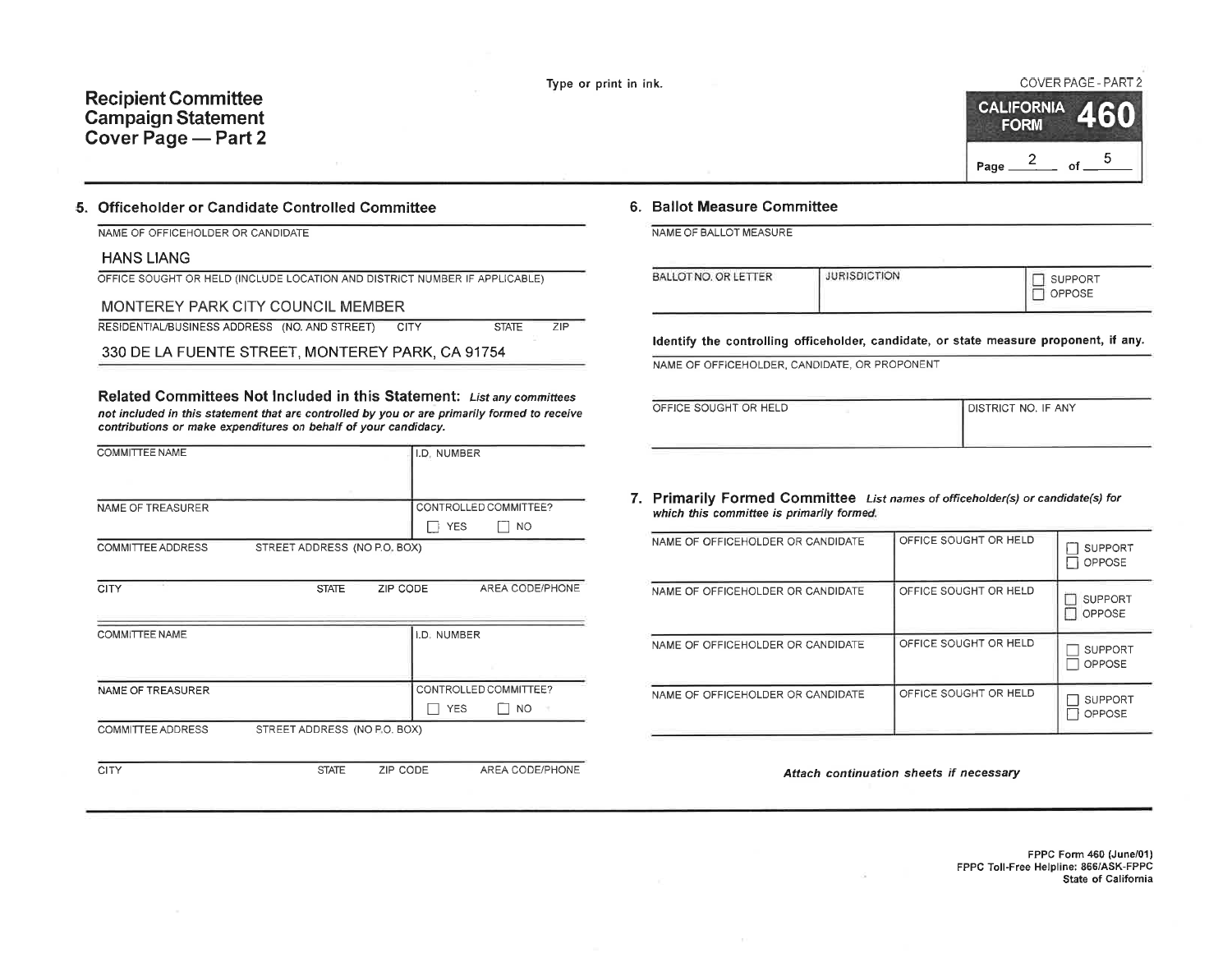| <b>Campaign Disclosure Statement</b><br><b>Summary Page</b>                                                                                                                                                                              | Type or print in ink.<br>Amounts may be rounded<br>to whole dollars.                                                                                              | from $\equiv$                                                                                                                                                                                                                                                                              | Statement covers period<br>07-01-18                                                               | SUMMARY PAGE<br><b>CALIFORNIA</b><br>460<br><b>FORM</b>                                                                                                                                                                                                                                                                                                         |  |
|------------------------------------------------------------------------------------------------------------------------------------------------------------------------------------------------------------------------------------------|-------------------------------------------------------------------------------------------------------------------------------------------------------------------|--------------------------------------------------------------------------------------------------------------------------------------------------------------------------------------------------------------------------------------------------------------------------------------------|---------------------------------------------------------------------------------------------------|-----------------------------------------------------------------------------------------------------------------------------------------------------------------------------------------------------------------------------------------------------------------------------------------------------------------------------------------------------------------|--|
| SEE INSTRUCTIONS ON REVERSE<br>NAME OF FILER<br>Hans Liang for City Council 2017                                                                                                                                                         |                                                                                                                                                                   | through                                                                                                                                                                                                                                                                                    | $12 - 31 - 18$                                                                                    | Page $\frac{3}{5}$ of $\frac{5}{5}$<br><b>I.D. NUMBER</b><br>1353529                                                                                                                                                                                                                                                                                            |  |
| <b>Contributions Received</b>                                                                                                                                                                                                            | Column A<br>TOTAL THIS PERIOD<br>(FROM ATTACHED SCHEDULES)<br>$\overline{\phantom{a}}$<br>-S<br>$\overline{\mathsf{o}}$<br>the control of the control of the con- | Column <sub>B</sub><br>CALENDAR YEAR<br>TOTAL TO DATE<br>$\Omega$<br>S<br>$\Omega$<br>$\Omega$<br>$s =$<br>$\Omega$                                                                                                                                                                        | <b>General Elections</b><br>20. Contributions<br>$\mathbf{s}$<br>Received                         | <b>Calendar Year Summary for Candidates</b><br>Running in Both the State Primary and<br>7/1 to Date<br>1/1 through 6/30<br><u>Samuel Service Service Service Service Service Service Service Service Service Service Service Service Service Service Service Service Service Service Service Service Service Service Service Service Service Service Servic</u> |  |
|                                                                                                                                                                                                                                          | $\overline{0}$<br>$\mathbb{S}$                                                                                                                                    | 0                                                                                                                                                                                                                                                                                          | 21. Expenditures<br>Made                                                                          |                                                                                                                                                                                                                                                                                                                                                                 |  |
| <b>Expenditures Made</b><br>8.<br>9. Accrued Expenses (Unpaid Bills)  Schedule F, Line 3                                                                                                                                                 | 1060<br>$\Omega$<br>1060<br>$\overline{0}$<br>1060                                                                                                                | 2285<br>0<br>2285<br>0<br>0<br>2285                                                                                                                                                                                                                                                        | <b>Expenditure Limit Summary for State</b><br><b>Candidates</b><br>Date of Election<br>(mm/dd/yy) | 22. Cumulative Expenditures Made*<br>(If Subject to Voluntary Expenditure Limit)<br><b>Total to Date</b>                                                                                                                                                                                                                                                        |  |
| <b>Current Cash Statement</b><br>12. Beginning Cash Balance  Previous Summary Page, Line 16 \$<br>16. ENDING CASH BALANCE  Add Lines 12 + 13 + 14, then subtract Line 15 \$<br>If this is a termination statement. Line 16 must be zero. | 11412<br>$\Omega$<br>$\Omega$<br>1060<br>10352                                                                                                                    | To calculate Column B, add<br>amounts in Column A to the<br>corresponding amounts<br>from Column B of your last<br>report. Some amounts in<br>Column A may be negative<br>figures that should be<br>subtracted from previous<br>period amounts. If this is<br>the first report being filed |                                                                                                   |                                                                                                                                                                                                                                                                                                                                                                 |  |
| <b>Cash Equivalents and Outstanding Debts</b>                                                                                                                                                                                            | 0<br>0                                                                                                                                                            | for this calendar year, only<br>carry over the amounts<br>from Lines 2, 7, and 9 (if<br>any).                                                                                                                                                                                              | different from amounts reported in Column B.                                                      | *Since January 1, 2001. Amounts in this section may be<br>FPPC Form 460 (June/01)<br>FPPC Toll-Free Helpline: 866/ASK-FPPC                                                                                                                                                                                                                                      |  |

 $\sim$   $15$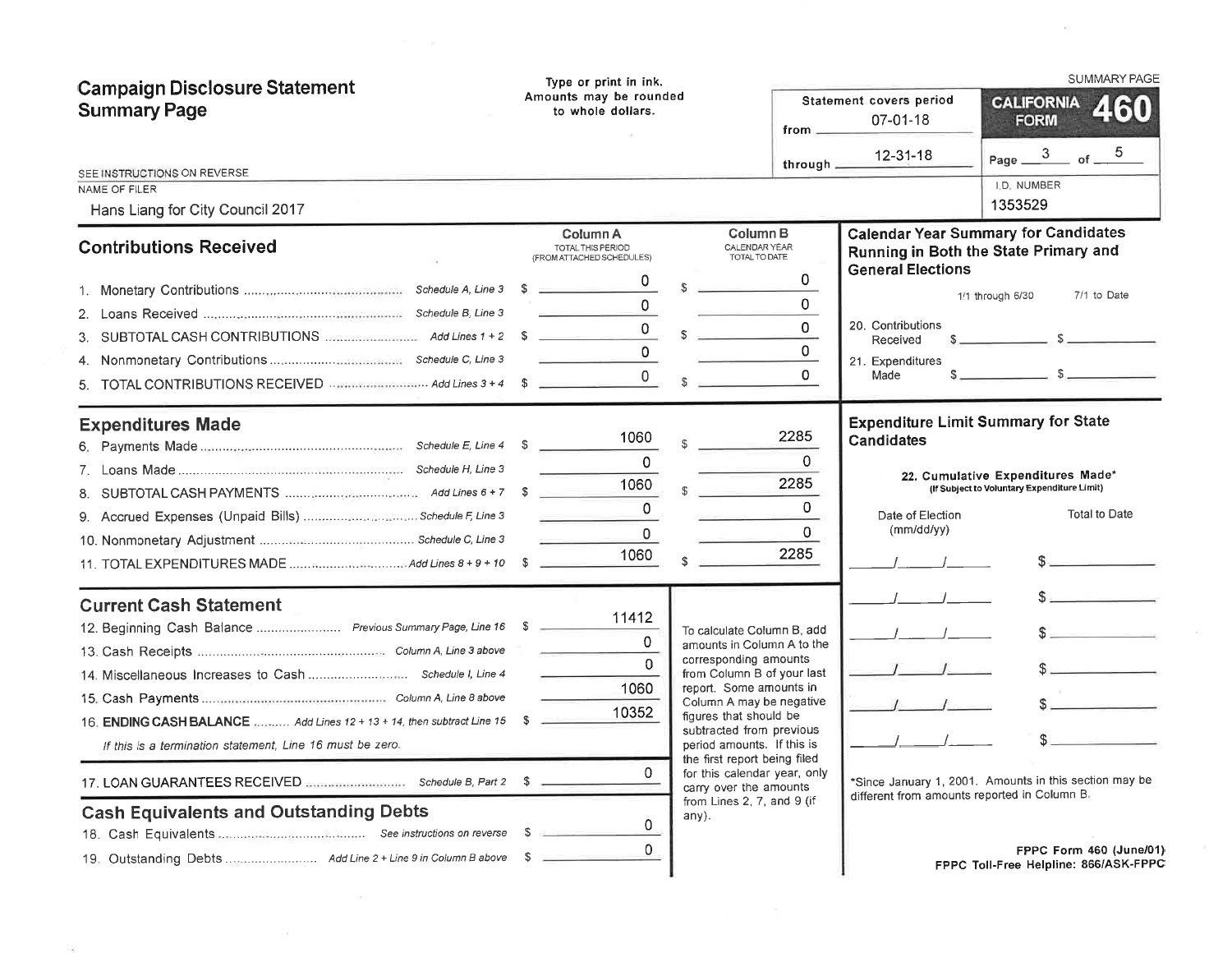| <b>Schedule D</b><br>NAME OF FILER | <b>Summary of Expenditures</b><br><b>Supporting/Opposing Other</b><br><b>Candidates, Measures and Committees</b><br>SEE INSTRUCTIONS ON REVERSE<br>Hans Liang for City Council 2017 | Type or print in ink.<br>Amounts may be rounded<br>to whole dollars.                                      |                                     | Statement covers period<br>$07 - 01 - 18$<br>from.<br>$12 - 31 - 18$<br>through: |                                                           | <b>CALIFORNIA</b><br><b>FORM</b><br>Page.<br><b>I.D. NUMBER</b><br>1353529 | <b>SCHEDULED</b><br>460<br>of $\frac{5}{1}$ |
|------------------------------------|-------------------------------------------------------------------------------------------------------------------------------------------------------------------------------------|-----------------------------------------------------------------------------------------------------------|-------------------------------------|----------------------------------------------------------------------------------|-----------------------------------------------------------|----------------------------------------------------------------------------|---------------------------------------------|
| DATE                               | NAME OF CANDIDATE, OFFICE, AND DISTRICT, OR<br>MEASURE NUMBER OR LETTER AND JURISDICTION,<br>OR COMMITTEE                                                                           | TYPE OF PAYMENT                                                                                           | <b>DESCRIPTION</b><br>(IF REQUIRED) | AMOUNT THIS<br>PERIOD                                                            | CUMULATIVE TO DATE<br>CALENDAR YEAR<br>(JAN, 1 - DEC, 31) |                                                                            | PER ELECTION<br>TO DATE<br>(IF REQUIRED)    |
| 04/01                              | Ed Hernandez for Lt. Governer<br>X Support<br>$\Box$ Oppose                                                                                                                         | Monetary<br>Contribution<br>Nonmonetary<br>П<br>Contribution<br>Independent<br>Expenditure                | <b>Political Contribution</b>       | 500                                                                              |                                                           | 500                                                                        |                                             |
| 04/02                              | Ed Chau for Assembly<br>X Support<br>$\Box$ Oppose                                                                                                                                  | Monetary<br>Contribution<br>Nonmonetary<br>П<br>Contribution<br>Independent<br>Expenditure                | <b>Political Contribution</b>       | 200                                                                              |                                                           | 200                                                                        |                                             |
|                                    | $\Box$ Support<br>$\Box$ Oppose                                                                                                                                                     | Monetary<br>$\Box$<br>Contribution<br>Nonmonetary<br>П<br>Contribution<br>Independent<br>г<br>Expenditure |                                     |                                                                                  |                                                           |                                                                            |                                             |
|                                    |                                                                                                                                                                                     |                                                                                                           | <b>SUBTOTAL \$</b>                  | 700                                                                              |                                                           |                                                                            |                                             |

| <b>Schedule D Summary</b> |  |  |
|---------------------------|--|--|
|---------------------------|--|--|

| 3. Total contributions and independent expenditures made this period. (Add Lines 1 and 2. Do not enter on the Summary Page.)  TOTAL \$ |  |
|----------------------------------------------------------------------------------------------------------------------------------------|--|

FPPC Form 460 (June/01)<br>FPPC Toll-Free Helpline: 866/ASK-FPPC

 $\sim 10^{-11}$